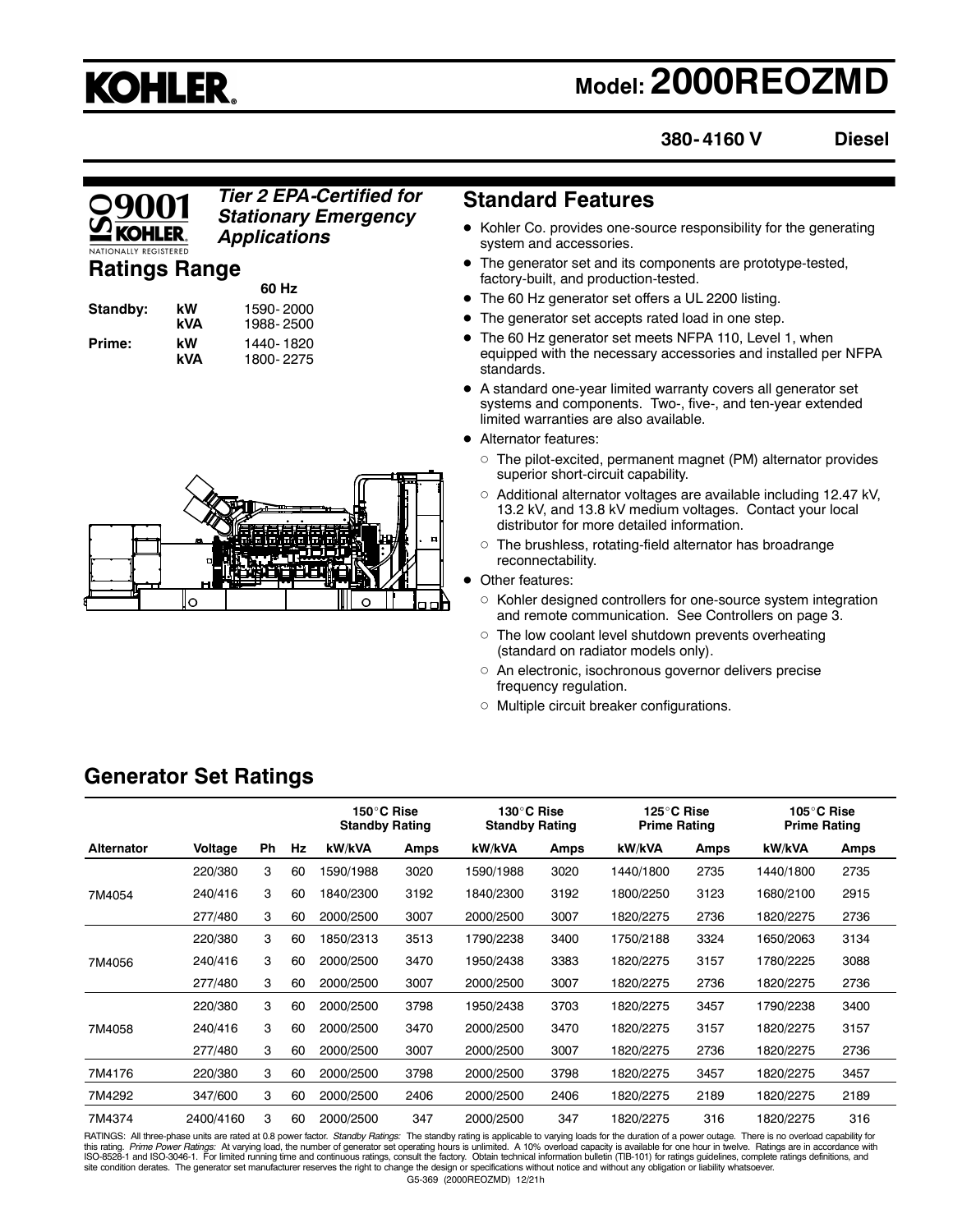### **Alternator Specifications**

| <b>Specifications</b>                    |                    | <b>Alternator</b>                             |  |
|------------------------------------------|--------------------|-----------------------------------------------|--|
| <b>Type</b>                              |                    | 4-Pole, Rotating-Field                        |  |
| Exciter type                             |                    | Brushless, Permanent-<br>Magnet Pilot Exciter |  |
| Voltage regulator                        |                    | Solid State, Volts/Hz                         |  |
| Insulation:                              |                    | <b>NFMA MG1</b>                               |  |
| Material                                 |                    | Class H, Synthetic,<br>Nonhygroscopic         |  |
| Temperature rise                         |                    | 130°C, 150°C Standby                          |  |
| Bearing: quantity, type                  |                    | 1, Sealed                                     |  |
| Coupling                                 |                    | Flexible Disc                                 |  |
| Amortisseur windings                     |                    | Full                                          |  |
| Rotor balancing                          |                    | 125%                                          |  |
| Voltage regulation, no-load to full-load |                    | <b>Controller Dependent</b>                   |  |
| One-step load acceptance                 |                    | 100% of Rating                                |  |
| Unbalanced load capability               |                    | 100% of Rated Standby<br>Current              |  |
| Peak motor starting kVA:                 |                    | (35% dip for voltages below)                  |  |
| 480 V                                    | 7M4054 (4 bus bar) | 7000                                          |  |
| 480 V                                    | 7M4056 (4 bus bar) | 7200                                          |  |
| 480 V                                    | 7M4058 (4 bus bar) | 11000                                         |  |

380 V 7M4176 (4 bus bar) 5400 600 V 7M4292 (4 bus bar) 4250 7M4374 (6 lead)

- NEMA MG1, IEEE, and ANSI standards compliance for temperature rise and motor starting.
- Sustained short-circuit current of up to 300% of the rated current for up to 10 seconds.
- Sustained short-circuit current enabling downstream circuit breakers to trip without collapsing the alternator field.
- Self-ventilated and dripproof construction.
- Superior voltage waveform from two-thirds pitch windings and skewed stator.
- Digital solid-state, volts-per-hertz voltage regulator with ±0.25% no-load to full-load regulation.
- Brushless alternator with brushless pilot exciter for excellent load response.

### **Engine**

## **Application Data Engine Electrical**

| <b>Engine Specifications</b>               |                         |
|--------------------------------------------|-------------------------|
| Manufacturer                               | Mitsubishi              |
| Engine model                               | S16R-Y2PTAW2-1          |
| Engine type                                | 4-Cycle, Turbocharged   |
| Cylinder arrangement                       | 16 V                    |
| Displacement, L (cu. in.)                  | 65.4 (3989)             |
| Bore and stroke, mm (in.)                  | 170 x 180 (6.69 x 7.09) |
| Compression ratio                          | 14.0:1                  |
| Piston speed, m/min. (ft./min.)            | 648 (2126)              |
| Main bearings: quantity, type              | 9, Precision Half-Shell |
| Rated rpm                                  | 1800                    |
| Max. power at rated rpm, kWm (BHP)         | 2180 (2923)             |
| Cylinder head material                     | Cast Iron               |
| Crankshaft material                        | <b>Forged Steel</b>     |
| Governor type                              | Flectronic              |
| Frequency regulation, no-load to full-load | <b>Isochronous</b>      |
| Frequency regulation, steady state         | ±0.25%                  |
| Frequency                                  | Fixed                   |
| Air cleaner type, all models               | Dry                     |

## Battery charging alternator:

**Engine Electrical System**

| Ground (negative/positive)                           | Negative   |
|------------------------------------------------------|------------|
| Volts (DC)                                           | 24         |
| Ampere rating                                        | 30         |
| Starter motor rated voltage (DC)                     | Dual, 24   |
| Battery, recommended cold cranking amps<br>$(CCA)$ : |            |
| Quantity, CCA rating each                            | Four, 1150 |
| Battery voltage (DC)                                 | 12         |

### **Fuel**

| <b>Fuel System</b>                          |              |
|---------------------------------------------|--------------|
| Fuel supply line, min. ID, mm (in.)         | 19 (0.75)    |
| Fuel return line, min. ID, mm (in.)         | 19 (0.75)    |
| Max. lift, engine-driven fuel pump, m (ft.) | 1.0(3.0)     |
| Max. fuel flow, Lph (gph)                   | 660 (174)    |
| Max. fuel pump restriction, kPa (in. Hg)    | 10(3.0)      |
| Max. return line restriction, kPa (in. Hq)  | 20(5.9)      |
| Fuel filter: quantity, type                 | 4. Secondary |
| Recommended fuel                            | #2 Diesel    |

### **Lubrication**

| <b>Lubricating System</b>                                         |                      |
|-------------------------------------------------------------------|----------------------|
| Type                                                              | <b>Full Pressure</b> |
| Oil pan capacity, L (qt.) $\S$                                    | 200 (211)            |
| Oil pan capacity with filter, L (qt.) $\S$                        | 230 (243)            |
| Oil filter: quantity, type $\S$                                   | 4. Cartridge         |
| Oil cooler                                                        | Water-Cooled         |
| ş<br>Kohler recommends the use of Kohler Genuine oil and filters. |                      |

**Exhaust Exhaust System** Exhaust manifold type Dry Exhaust flow at rated kW,  $m^3/m$ in. (cfm) 544 (19209)

| Exhaust flow at rated kW, m <sup>3</sup> /min. (cfm)     | 544 (19209)     |
|----------------------------------------------------------|-----------------|
| Exhaust temperature at rated kW, dry<br>exhaust, °C (°F) | 526 (979)       |
| Maximum allowable back pressure,<br>kPa (in. Hq)         | 5.1(1.5)        |
| Exhaust outlet size at engine hookup,<br>mm (in.)        | See ADV drawing |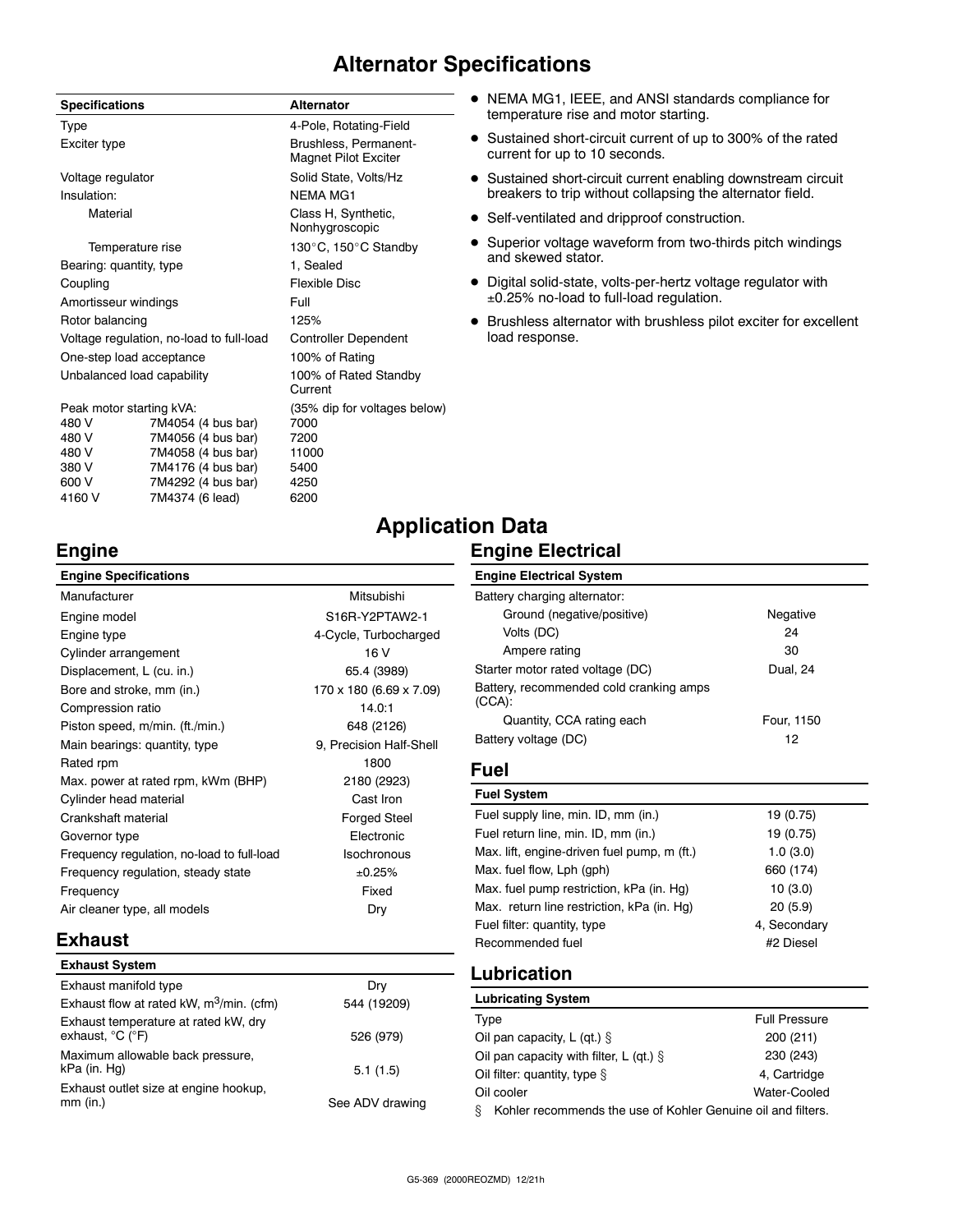### **Application Data**

### **Cooling**

| <b>Radiator System</b>                                                                       |             |
|----------------------------------------------------------------------------------------------|-------------|
| Ambient temperature, °C (°F)*                                                                | 40 (104)    |
| Engine jacket water capacity, L (gal.)                                                       | 170 (44.9)  |
| Radiator system capacity, including<br>engine, L (gal.)                                      | 367 (96.9)  |
| Engine jacket water flow, Lpm (gpm)                                                          | 1850 (489)  |
| Charge cooler water flow, Lpm (gpm)                                                          | 920 (243)   |
| Heat rejected to cooling water at rated kW,<br>dry exhaust, kW (Btu/min.)                    | 780 (44374) |
| Heat rejected to charge cooler water at<br>rated kW, dry exhaust, kW (Btu/min.)              | 780 (44374) |
| Water pump type                                                                              | Centrifugal |
| Fan diameter, including blades, mm (in.)                                                     | 2057 (81)   |
| Fan kWm (HP)                                                                                 | 81 (109)    |
| Max. restriction of cooling air, intake and<br>discharge side of radiator, kPa (in. $H_2O$ ) | 0.125(0.5)  |
| <b>High Ambient Radiator System</b>                                                          |             |

| Ambient temperature, °C (°F)*                                                                | 50 (122)    |
|----------------------------------------------------------------------------------------------|-------------|
| Engine jacket water capacity, L (gal.)                                                       | 170 (44.9)  |
| Radiator system capacity, including<br>engine, L (gal.)                                      | 386 (102)   |
| Engine jacket water flow, Lpm (gpm)                                                          | 1850 (489)  |
| Charge cooler water flow, Lpm (qpm)                                                          | 920 (243)   |
| Heat rejected to cooling water at rated kW,<br>dry exhaust, kW (Btu/min.)                    | 780 (44374) |
| Heat rejected to charge cooler water at<br>rated kW, dry exhaust, kW (Btu/min.)              | 780 (44374) |
| Water pump type                                                                              | Centrifugal |
| Fan diameter, including blades, mm (in.)                                                     | 2362 (93)   |
| Fan kWm (HP)                                                                                 | 63 (84)     |
| Max. restriction of cooling air, intake and<br>discharge side of radiator, kPa (in. $H_2O$ ) | 0.125(0.5)  |

Enclosure with enclosed silencer reduces ambient temperature capability by 5°C (9°F).

### **Remote Radiator System**

| Exhaust manifold type                     | Dry       |
|-------------------------------------------|-----------|
| Connection sizes:                         |           |
| Jacket water engine inlet, mm (in.)       | 95 (3.75) |
| Jacket water engine outlet, mm (in.)      | 95 (3.75) |
| Intercooler water engine inlet, mm (in.)  | 83 (3.25) |
| Intercooler water engine outlet, mm (in.) | 83 (3.25) |
| Static head allowable                     |           |
| above engine, kPa (ft. $H_2O$ )           | 98 (32.8) |

 Contact your local distributor for cooling system options and specifications based on your specific requirements.

### **Operation Requirements**

| <b>Air Requirements</b>                                                                                                                                            |              |
|--------------------------------------------------------------------------------------------------------------------------------------------------------------------|--------------|
| Radiator-cooled cooling air,<br>m <sup>3</sup> /min. (scfm)‡                                                                                                       | 2209 (78000) |
| High ambient radiator-cooled cooling air,<br>$m^3$ /min. (scfm) $\ddagger$                                                                                         | 2718 (96000) |
| Cooling air required for generator set when<br>equipped with city water cooling or remote<br>radiator, based on 14°C (25°F) rise,<br>$m^3$ /min. (scfm) $\ddagger$ | 991 (35100)  |
| Combustion air, m <sup>3</sup> /min. (cfm)                                                                                                                         | 206 (7274)   |
| Heat rejected to ambient air:                                                                                                                                      |              |
| Engine, kW (Btu/min.)                                                                                                                                              | 180 (10240)  |
| Alternator, kW (Btu/min.)                                                                                                                                          | 97 (5516)    |
|                                                                                                                                                                    |              |

| <b>Fuel Consumption</b>     |                       |
|-----------------------------|-----------------------|
| Diesel, Lph (gph) at % load | <b>Standby Rating</b> |
| 100%                        | (160.1)<br>606        |
| 75%                         | 442 (116.8)           |
| 50%                         | (79.0)<br>299         |
| 25%                         | (43.2)<br>164         |
| Diesel, Lph (gph) at % load | <b>Prime Rating</b>   |
| 100%                        | 536 (141.6)           |
| 75%                         | (106.6)<br>403        |
| 50%                         | (71.6)<br>271         |
| 25%                         | (40.6)<br>154         |

### **Controllers**



### **APM603 Controller**

Provides advanced control, system monitoring, and system diagnostics for optimum performance and compatibility.

- 7-inch graphic display with touch screen and menu control provides easy local data access
- Measurements are selectable in metric or English units
- Paralleling capability to control up to 8 generators on an isolated bus with first-on logic, synchronizer, kW and kVAR load sharing, and protective relays

Note: Parallel with other APM603 controllers only

- Generator management to turn paralleled generators off and on as required by load demand
- Load management to connect and disconnect loads as required
- Controller supports Modbus® RTU, Modbus® TCP, SNMP and BACnet<sup>®</sup>
- $\bullet$  Integrated voltage regulator with  $\pm 0.25\%$  regulation
- Built-in alternator thermal overload protection
- UL-listed overcurrent protective device
- NFPA 110 Level 1 capability

Refer to G6-162 for additional controller features and accessories.

| m<br>÷ |  |
|--------|--|
|        |  |
|        |  |

### **Decision-Maker 6000 Paralleling Controller**

Provides advanced control, system monitoring, and system diagnostics with remote monitoring capabilities for paralleling multiple generator sets.

 Paralleling capability to control up to 8 generators on an isolated bus with first-on logic, synchronizer, kW and kVAR load sharing, and protective relays

Note: Parallel with other Decision-Maker<sup>®</sup> 6000 controllers only

- Digital display and keypad provide easy local data access
- Measurements are selectable in metric or English units
- Remote communication thru a PC via network or modem configuration
- Controller supports Modbus<sup>®</sup> protocol
- $\bullet$  Integrated voltage regulator with  $\pm 0.25\%$  regulation
- Built-in alternator thermal overload protection
- NFPA 110 Level 1 capability

Refer to G6-107 for additional controller features and accessories.

Modbus<sup>®</sup> is a registered trademark of Schneider Electric.  $BAC$ net® is a registered trademark of ASHRAE.